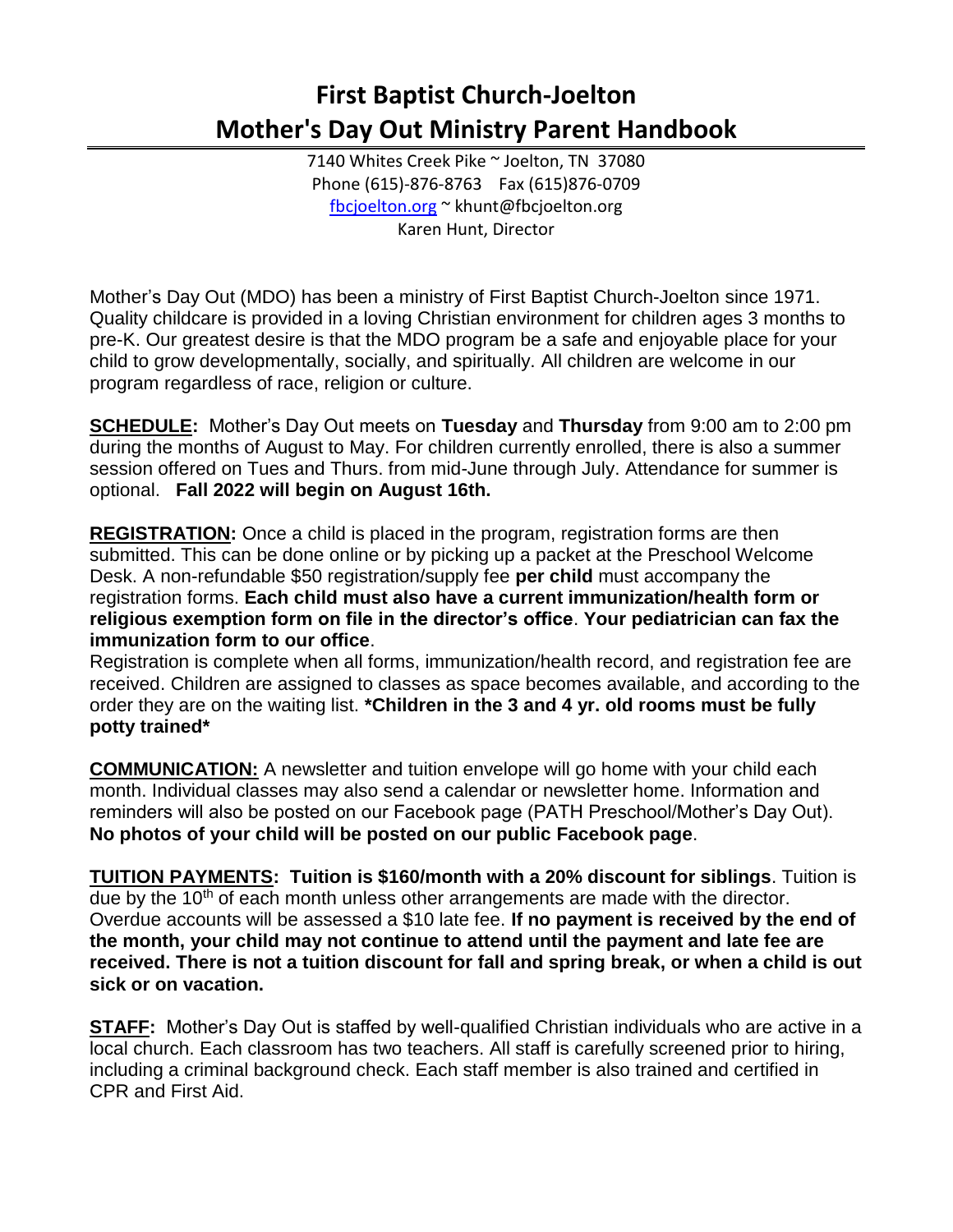**CURRICULUM:** For ages 2 to pre-K, a variety of educational and biblically-based resources will be used. Each month there is a different theme that will be covered.

\*\*Occasionally, age appropriate, rated G videos may be shown. If you do not wish for your child to watch any videos, please let the teacher know\*\*

**LUNCH:** Children will need to bring their own lunch and drink from home. For the toddler room and above, a reusable sipper cup or water bottle is preferred. This allows refilling throughout the day as necessary. We strongly encourage parents to send a lunch with a variety of healthy choices. A snack will be provided for your child during the day. **Please note any food allergies on your registration form, and make sure your child's teacher is also aware.** 

**SUPPLIES:** All school/craft supplies will be provided for your child. Children will need a backpack/bag to carry things in, as well as an extra set of clothing in case of accidents or spills. **All belongings need to be clearly labeled with your child's name, including cups and lunch boxes.**

**NAP/REST TIME:** Children in the toddler room up through the younger 3 yr. old room will have a nap/rest time after lunch. The 2 yr. old and younger 3 yr. old rooms will use a sleep mat for rest time. We have mats available if your child does not have one of their own. Please send a crib sheet and blanket for your child to use during rest time. Cribs/mats are both available in the toddler room.

**PARTIES:** We will have a variety of celebrations throughout the year. Parents may schedule a birthday celebration for their child by arranging with the teacher ahead of time.

**DISCIPLINE POLICY:** Corporal punishment **will not** be used at First Baptist Church-Joelton. Most misbehavior can be handled within the classroom setting. If serious behavior problems persist, a parent conference with the teacher and director may be scheduled. **If harmful behavior persists, the Mother's Day Out ministry reserves the right to remove a child from the program.** 

**DROP- OFF/PICK-UP: MDO begins at 9 am and ends at 2 pm.** Children ages 2 and up will be dropped off and picked up using our car rider line. There is no drop-off before 8:50 am to allow teachers time to prepare for the day, and to ensure proper supervision of your child. During car rider line a staff member will greet you and your child, and walk your child directly to their class. At dismissal, your child will be brought directly to your vehicle.

## **It is extremely important that you be on time to pick up your child. SEE LATE FEE POLICY**

**Your child MUST be signed in and out each day.** They will only be released to a parent/guardian or persons authorized on your transportation plan. Notify the director of any changes to this plan.

**\*\***Children will not be released, even with prior authorization, to anyone appearing unsafe to transport children (ie; out of control, intoxicated, etc.). In this instance, your emergency contact will be called to pick up your child**\*\***